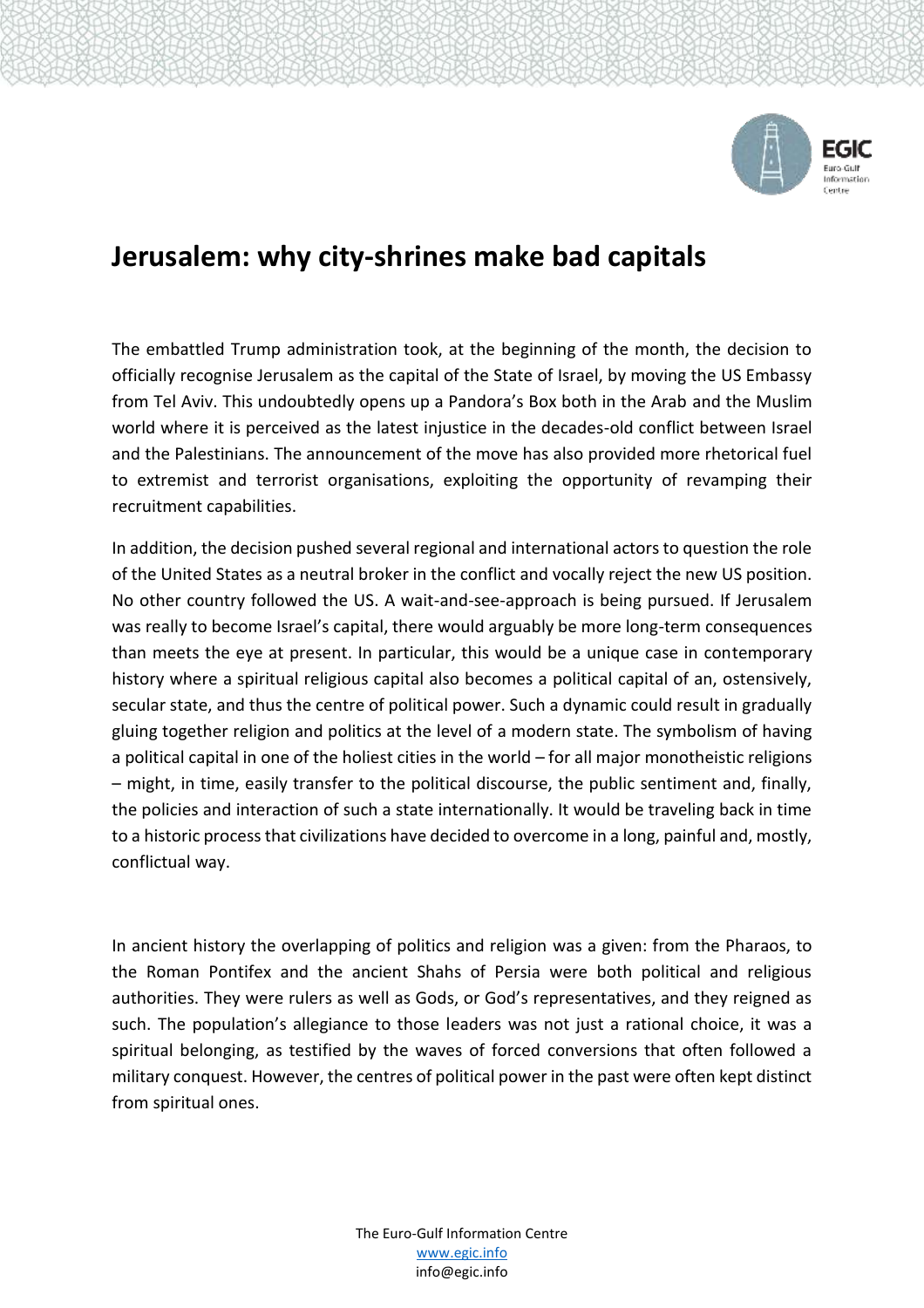When Christianity proliferated throughout the Roman Empire, it represented a new phenomenon. Several Emperors initially tried to fight it, but then the Romans had to recognise the impossibility of eradicating this new religion and they decided to legitimate the faith and coexist with it. Rome became the main religious centre of the Empire. However, around the same time, Roman Emperors moved the political capital to Constantinople (current Istanbul) along with the imperial court. This first distinction between politics and religion was inspired by the Bible, in which it is stated: 'Give to Caesar what belongs to Caesar.'

Interestingly, such a distinction was enacted even in the Islamic civilization, notwithstanding the fact that the Qu'ran approaches this issue quite differently than the Bible, advocating a stronger relationship between political and religious power. Despite that, Medina was only the capital of the Islamic Empire for a short time, and Mecca was never as such. Following the incredible speed of the Islamic conquest throughout the Middle East, North Africa and parts of Europe in the 7th century, the capital was moved from Medina to Kufa, then to Damascus, then again to Baghdad, where it remained for approximately 500 years. With the expansion led by the Turks and the creation of the Ottoman Empire, the capital moved again to Istanbul, which became the centre of political power. Clearly the holy sites of Islam were never perceived as the right places to put the capital of an Empire. Beyond pragmatism, it was important for a universalistic religion shared by people of different customs, ethnicities and cultures throughout the Empire that the holy sites would stay neutral and open to all the faithful. The Caliph controlled life on earth but the holy places were directly under the authority of God and God alone. Such a perspective survived through time and in Saudi Arabia, for instance, the capital is not placed in the holy cities of Mecca or Medina, but in Riyadh.

A similar reasoning applied to the Shi's branch of Islam and the Safavid dynasty – which ruled Persia – made it their official religion. When the Safavids took such a decision, at the beginning of the 16th century, it was most likely to distinguish themselves from the Ottoman Empire, like many European kingdoms did in adopting Protestantism over Catholicism. Still, despite the great political significance of such religious decision, there was never the intention to move the capital from Isfahan to one of the holy places of Shiism, Qom or Najaf.

A major turning point in the overlap between politics and religion happened in the 17th century, with the emergence of the Westphalian nation-state. In 1648, after the Thirty Years War – caused by the conflict between Catholics and Protestants – the European powers made peace and established the fundamental principle of *cuius regio eius religio* (whose realm, his religion). This made possible for the developing nation-states of Europe to define important differentiations between political and religious power. The city of Rome provided a historical